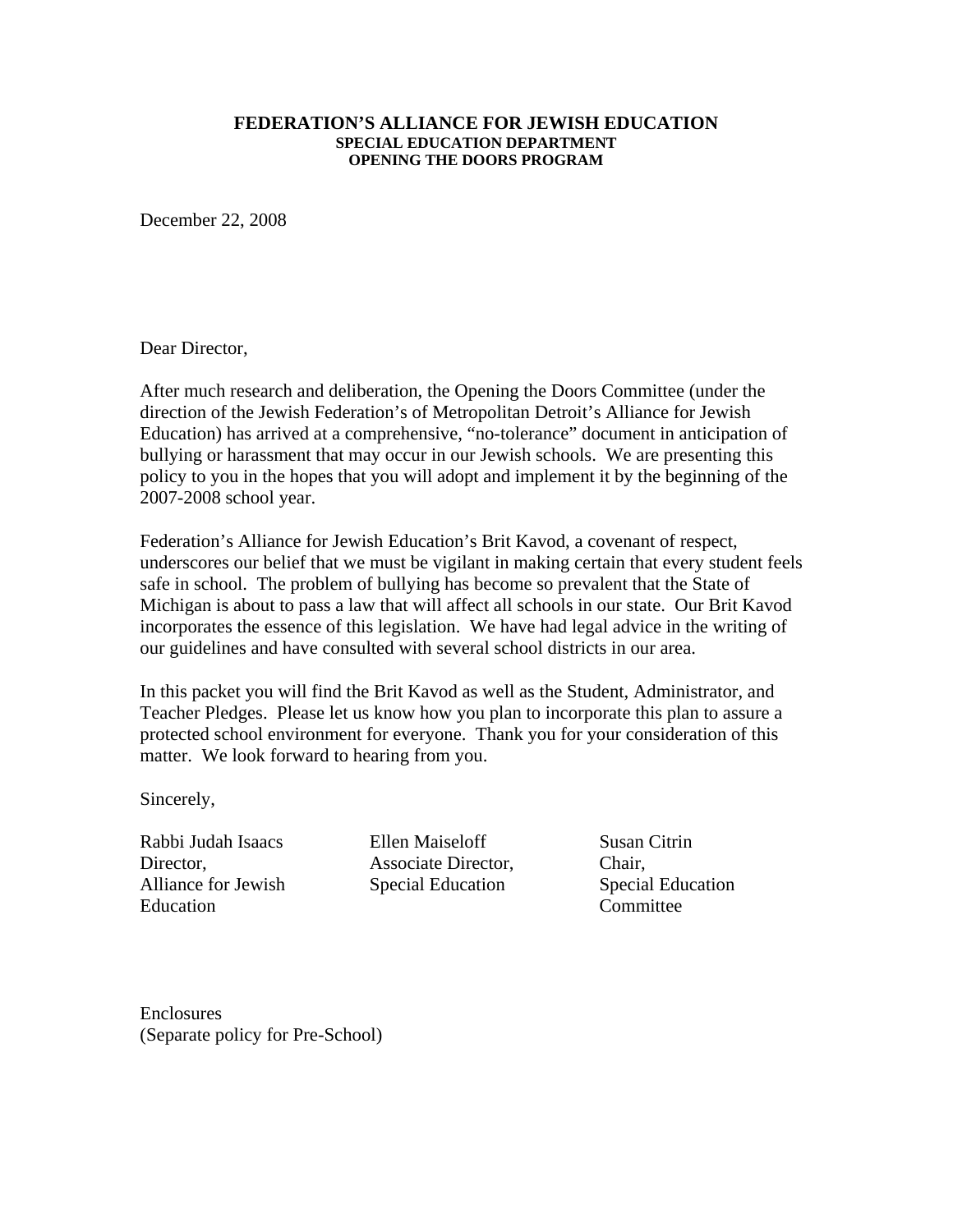### **ALLIANCE FOR JEWISH EDUCATION**  SPECIAL EDUCATION DEPARTMENT OPENlNG THE DOORS PROGRAM

Please complete and return this form by **January 20, 2009**.

Name\_\_\_\_\_\_\_\_\_\_\_\_\_\_\_\_\_\_\_\_\_\_\_\_\_\_\_\_\_\_\_\_\_\_\_\_\_\_\_\_\_\_\_\_\_\_\_

School\_\_\_\_\_\_\_\_\_\_\_\_\_\_\_\_\_\_\_\_\_\_\_\_\_\_\_\_\_\_\_\_\_\_\_\_\_\_\_\_\_\_\_\_\_\_

Date\_\_\_\_\_\_\_\_\_\_\_\_\_\_\_\_\_\_\_\_\_\_\_\_\_\_\_\_\_\_

\_\_\_\_I have received Federation's Alliance for Jewish Education's Anti-Bullying Policy and it is being implemented.

OR

\_\_\_\_The Anti-Bullying Policy has been modified. I am attaching our revised copy of the document.

\_\_\_\_Our school is maintaining signed copies of the Administrator, Teacher and Student Pledges.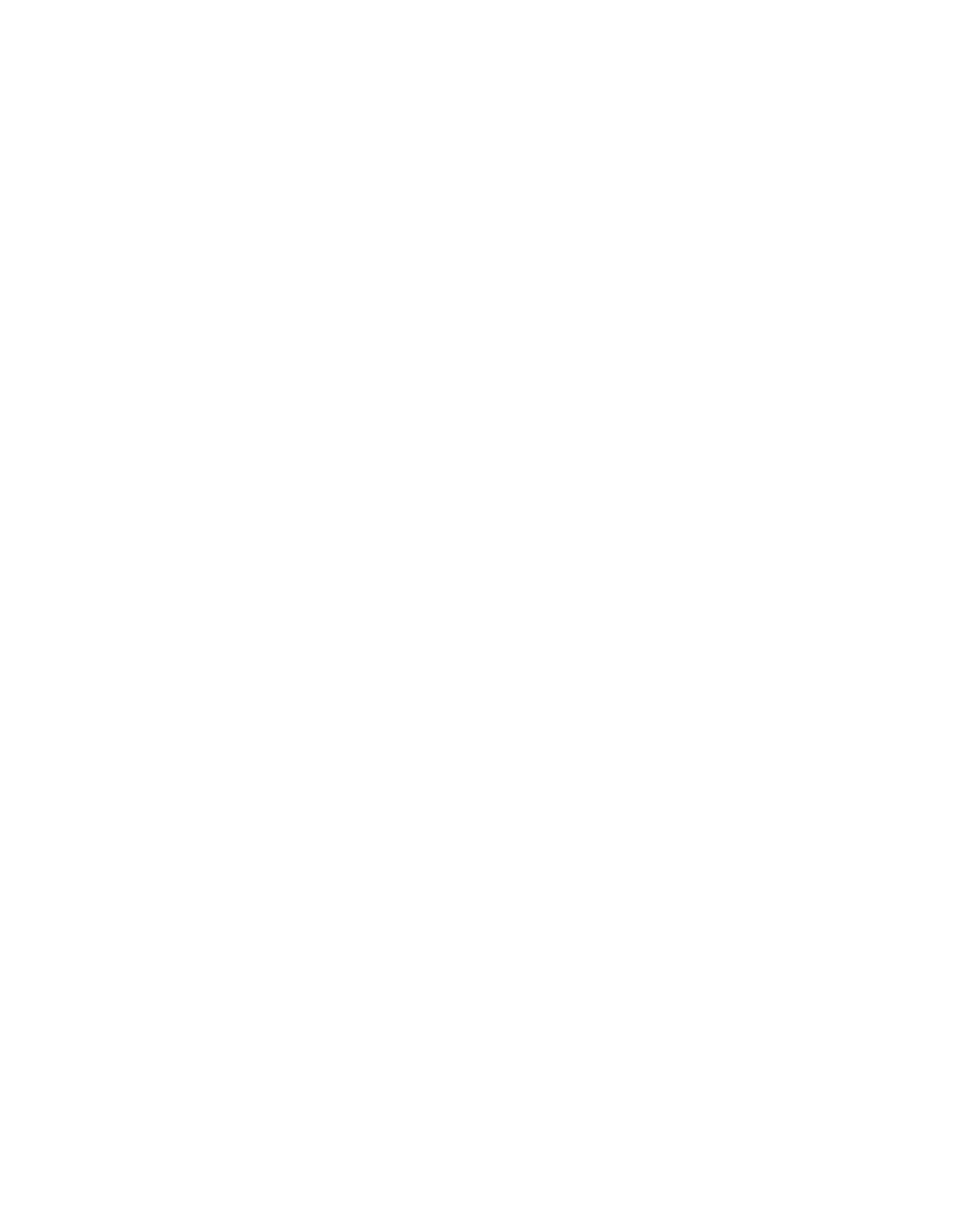- Is directed at one or more pupils
- Substantially interferes with educational opportunities, benefits or programs of one or more pupils.
- Adversely affects the ability of a pupil to participate in or benefit from the school's educational programs or activities because the conduct as reasonably perceived by the pupil is so severe, persuasive, and objectively offensive as to have this effect.
- Is based on a pupil's actual or perceived religion, race, color, national origin, age, sex, sexual orientation, disability, height, weight, gender identity, socioeconomic status, or any other distinguishing characteristic, or is based on association with another person who has or is perceived to have any of these characteristics.

"Harassment, Intimidation and Bullying" also means any gesture or written, verbal, or physical act that a reasonable person under the circumstances should know will have the effect of harming a pupil or damaging his or her property or placing a pupil in reasonable fear of harm to his or her person or damage to his or her property, or that has the effect of insulting or demeaning any pupil or group of pupils in such a way as to disrupt or interfere with the school's educational mission or the education of any pupil. Harassment, intimidation, or bullying includes, but is not limited to, a gesture or written, verbal or physical act described below that is reasonably perceived as being motivated by a pupil's religion, race, color, national origin, age, sex, sexual orientation, gender identity or expression, disability, height, weight or socioeconomic status, or by any other distinguishing characteristic.

### **Examples of Bullying and Harassment may include:**

- Hitting, pushing, spitting on others
- Stealing, hiding, damaging or destroying another's property
- Calling names, teasing, spreading rumors about another or their families
- Put downs, belittling others' skills, abilities, or achievements
- Offensive notes or graffiti about others
- Degrading comments or gestures about another's culture, customs, religious or social -economic background
- Excluding others from a group
- Ridiculing another's appearance
- Forcing others to act against their will
- Any other aggressive act verbal, or physical that would make another feel unsafe, fearful, threatened, angry, scared, angry, or unfairly treated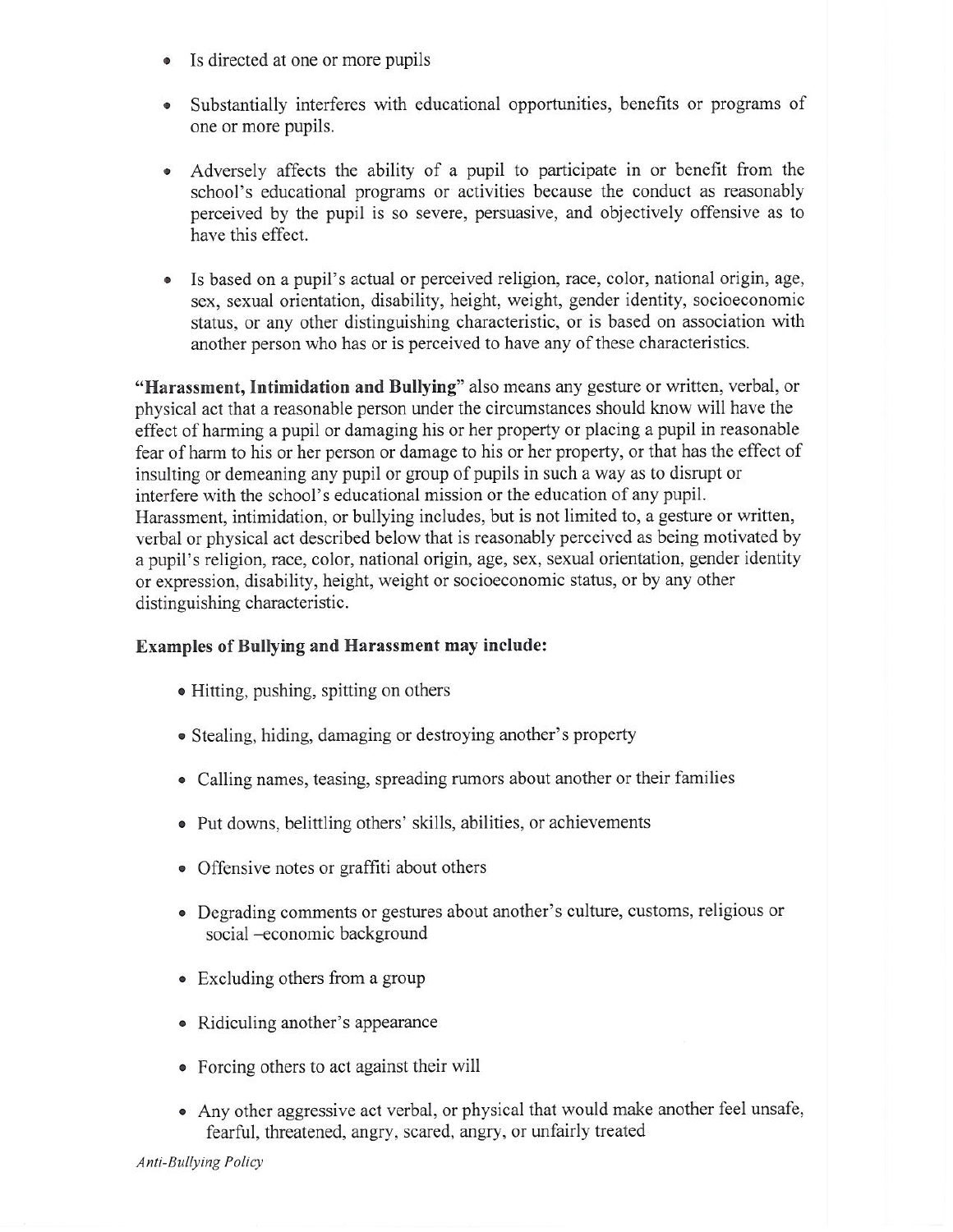• Use of technology (instant messages, inappropriate photographs, emails) to do any of the above.

## **CONSEQUENCES**

Bullying, harassment, and/or intimidating is prohibited.

The range of ways in which a school will respond once an incident of harassment or bullying is identified shall be commensurate with the severity of the incident and with the offender's record of behavior. The range of responses shall include recording criminal activity to appropriate law enforcement officers. If action is taken against the pupil in response to an incident, school officials shall include a description of the incident and of the action taken in the pupil's permanent disciplinary record.

Students and parents shall feel unrestrained to report violations of the bullying policy to administrators/teachers. Retaliation against such reporting person shall be prohibited and shall result in expulsion of retaliating student. Should any person knowingly falsely accuse another of violating the bullying policy, that person shall be expelled.

### Less Severe or Initial Offenses-Consequences/Remedial Measures

- Private discussion between student and teacher
- Teacher contacts parents/guardians
- Administrator and teacher-parents/guardian conference
- Parent must accompany child and remain in classroom and school related programs until behavior is deemed appropriate
- Temporary removal from classroom
- Referrals to various support staff or community resources
- Daily/weekly progress reports
- Behavioral contracts
- Change in student's class schedule or classroom (new teacher assignment)

### **More Severe or Repeated Offenses**

- Student does work supervised in Education Director's office or other nonclassroom areas
- Before and/or after-school detention
- Probation  $-$  monitored by administration

Anti-Bullying Policy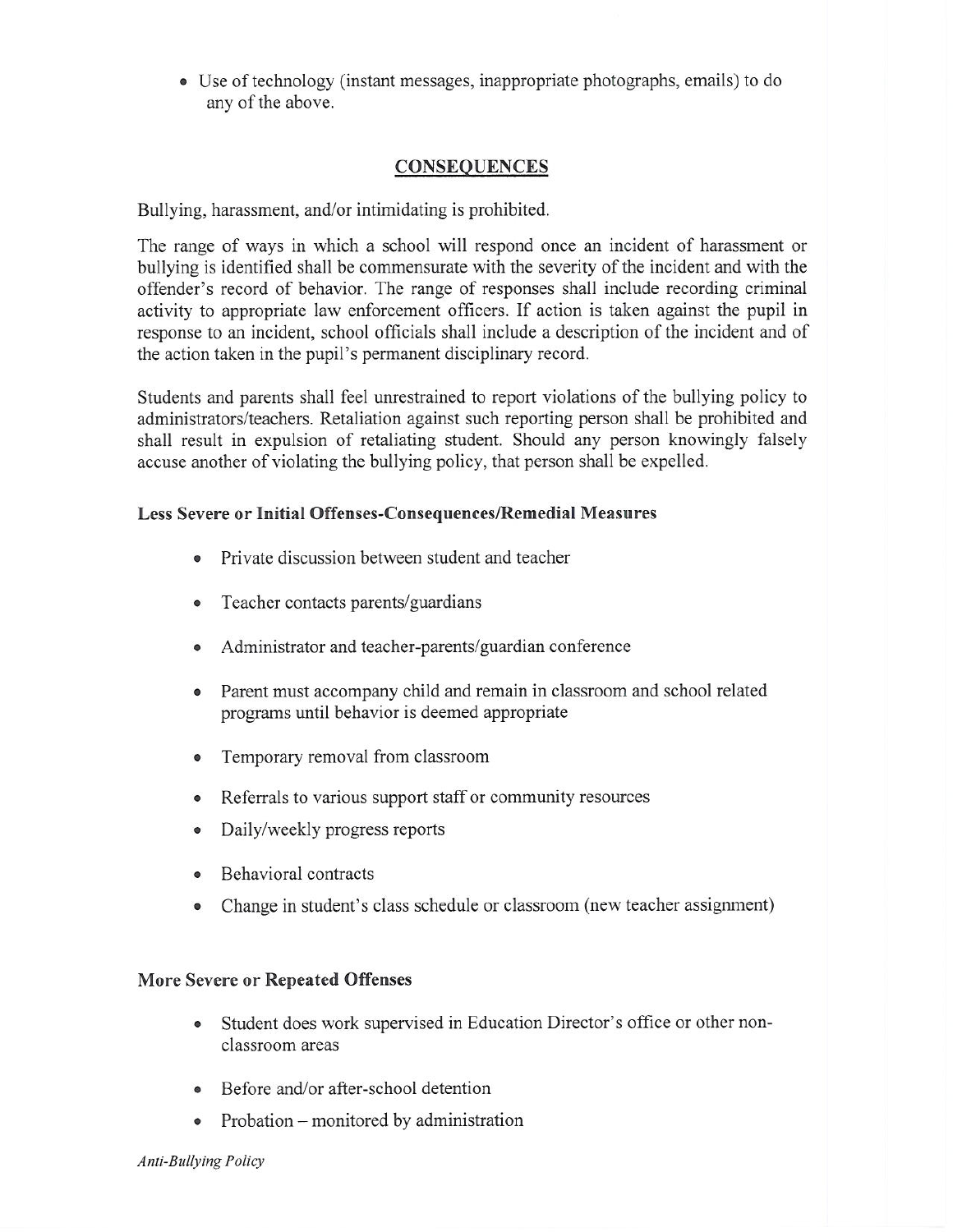- In school suspension  $\bullet$
- Out of school suspension  $\bullet$
- Expulsion  $\bullet$
- Legal Action  $\bullet$

Participants will make appropriate restitution to remedy a particular situation involving the offending party or will replace or repair damaged property.

# Conclusion

A participant in any of our programs has the right to, הַלְמוּד הּוֹרָה, to learn and to participate fully; to  $\pi$ <sup> $\pi$ </sup>, to be safe; and to  $\pi$ <sup>3</sup>. The to be respected and treated with kindness.

The Jewish Federation of Metropolitan Detroit's Opening the Doors Special Education Partnership Program professional staff and the Alliance Special Needs Committee acknowledges the following organizations that helped us create this policy: The Michigan State Board of Education; local public schools (Birmingham, Farmington Hills, Bloomfield Hills); and individual Jewish schools (Yeshiva Beth Yehuda, Hillel Day School, Temple Beth El).